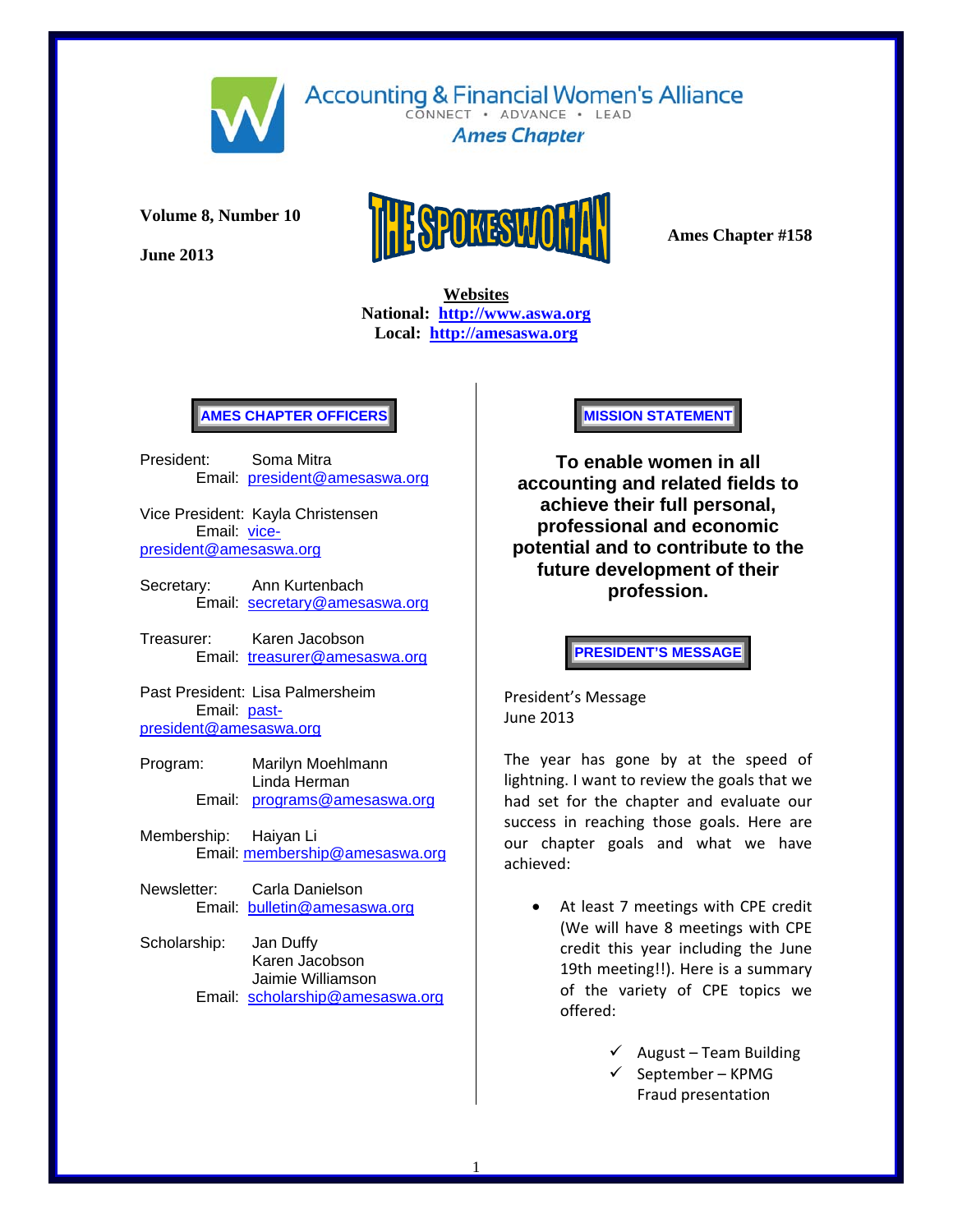

CONNECT . ADVANCE . LEAD **Ames Chapter** 

**Volume 8, Number 10** 

**June 2013** 



 **Websites National: http://www.aswa.org Local: http://amesaswa.org**

- $\checkmark$  October Joint Meeting David Vauldt
- $\checkmark$  November Kristy Maitre
- $\checkmark$  February Barbara Bennett – Pearls of Wisdom
- $\checkmark$  April Barb Wollan who gets Grandma's yellow pie plate
- $\checkmark$  May Jodi Baker License requirements.
- $\checkmark$  June IRS special agents
- Average of 40% meeting attendance (Our average meeting attendance was at least 12 in all meetings (with one exception), which is greater than 40%!! No meetings cancelled due to low attendance!!)
- We had 29 members beginning of this year and our goal is to end the chapter year with at least 31 members. (We have 30 members currently. We had a net gain of 1!!)
- Publicize our chapter events and meeting (Our scholarship recipients were featured in the local newspapers!! Special Thanks to Jaimie Williamson!)
- Send out bulletin earlier (We have been sending the bulletin out 3‐4 days earlier than last year!! Special Thanks to Carla Danielson!)

 Financial Compliance with regard to signature authority (The chapter has been compliant since January 2013!! Special thanks to Kate Mulder and Karen Jacobson!)

Wow what a great year! Kudos to our board and committee members for a wonderful year!

In spite of several committee members resigning due to medical issues, the chapter has been functioning without missing a beat – thanks to all our out‐going chapter board and committee members for their hard work and dedication this year.

Kayla Christensen: Vice‐President Ann Kurtenbach: Secretary Past President: Lisa Palmersheim Treasurer: Karen Jacobson Program: Marilyn Moehlmann & Linda Hermann Membership: Haiyan Li Newsletter: Carla Danielson Scholarship: Jan Duffy, Karen Jacobson, Jaimie Williamson

Your dedication to the organization and the chapter is much appreciated!

Hope to see you at the next meeting!

Soma Mitra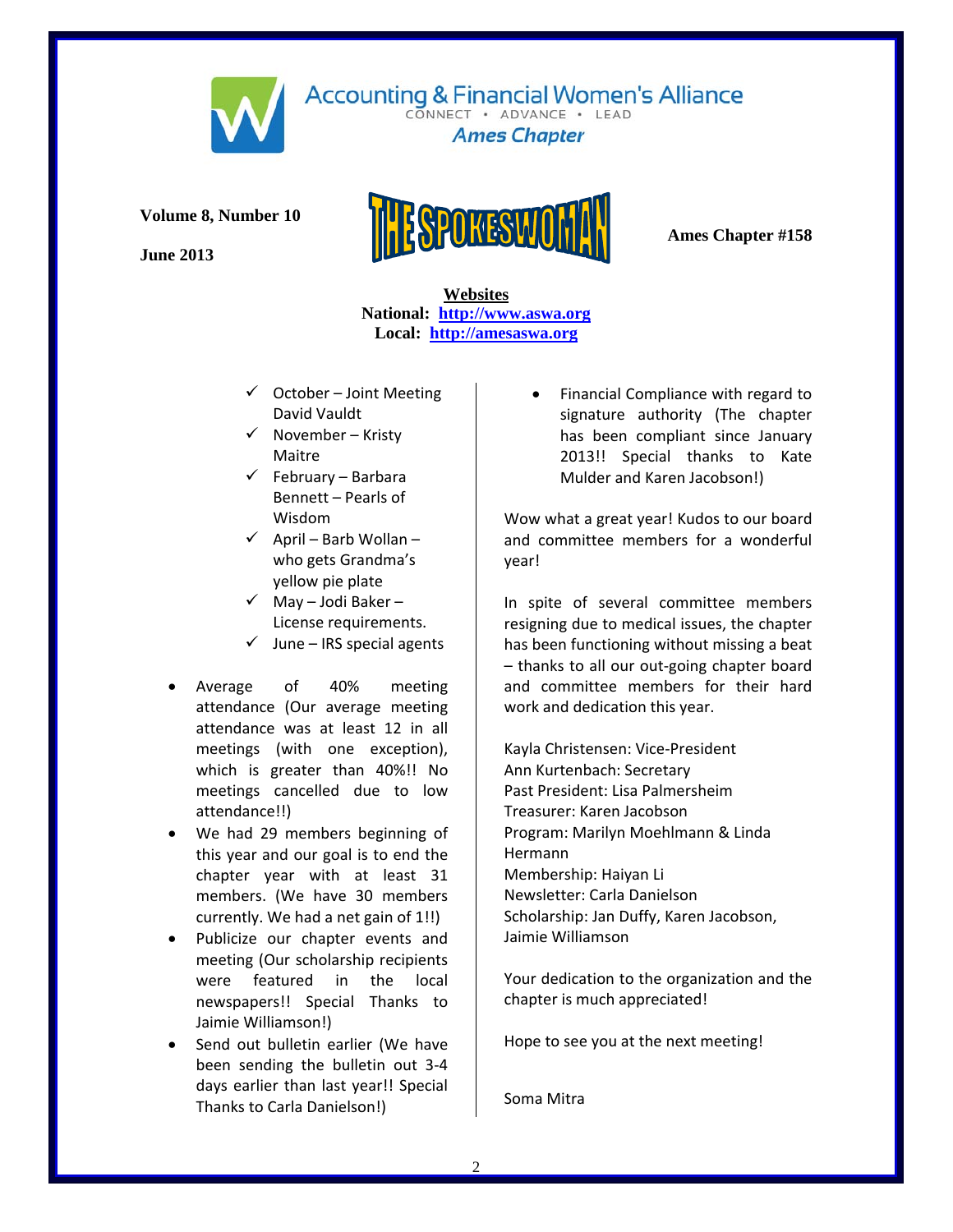

**Accounting & Financial Women's Alliance** CONNECT . ADVANCE . LEAD

**Ames Chapter** 

**Volume 8, Number 10** 

**June 2013** 



 **Websites National: http://www.aswa.org Local: http://amesaswa.org**

AFWA Ames Chapter President 2012‐2013



AGENDA – June 19, 2013

- 1. Call to Order
- 2. Quorum
- 3. Approval of Minutes
- 4. Treasurer's Report
- 5. Committee Reports
	- a. Membership
	- b. Program
	- c. Bulletin
	- d. Scholarship
- 6. Old Business
	- a. Financial Literacy progress report
	- b. New name tags
	- c. Re-branding committee progress report

7. New Business a. Update on the Regional **Conference**  b. Member of the Year c. Installation of Officers d. July Planning meeting

e. TBD

**MEETING INFORMATION** 

The meeting will be at 5:30 Wednesday, June 19th in Room 2118 of Gerdin Hall on the ISU campus.

Our speaker, Dani Coleman, is currently a Special Agent with IRS criminal investigation and has been employed as such since 2006. She was previously a Revenue Agent with IRS and worked in corporate accounting for 10 years prior to her IRS employment. She holds a Bachelor's degree in accounting and a CPA license in the state of Iowa. The meal will be catered by The Café.

**OFFICER NOMINATIONS** 

|                   | <b>Current Officers</b> | <b>Nominations</b> |  |
|-------------------|-------------------------|--------------------|--|
| President         | Soma Mitra              | Kayla Christensen  |  |
| Vice<br>President | Kayla Christensen       | Theresa Sampson    |  |
| Secretary         | Ann Kurtenbach          | Cindy Sippel       |  |
| Treasurer         | Karen Jacobson          | Karen Jacobson     |  |
| Past              | I isa Palmersheim       | Soma Mitra         |  |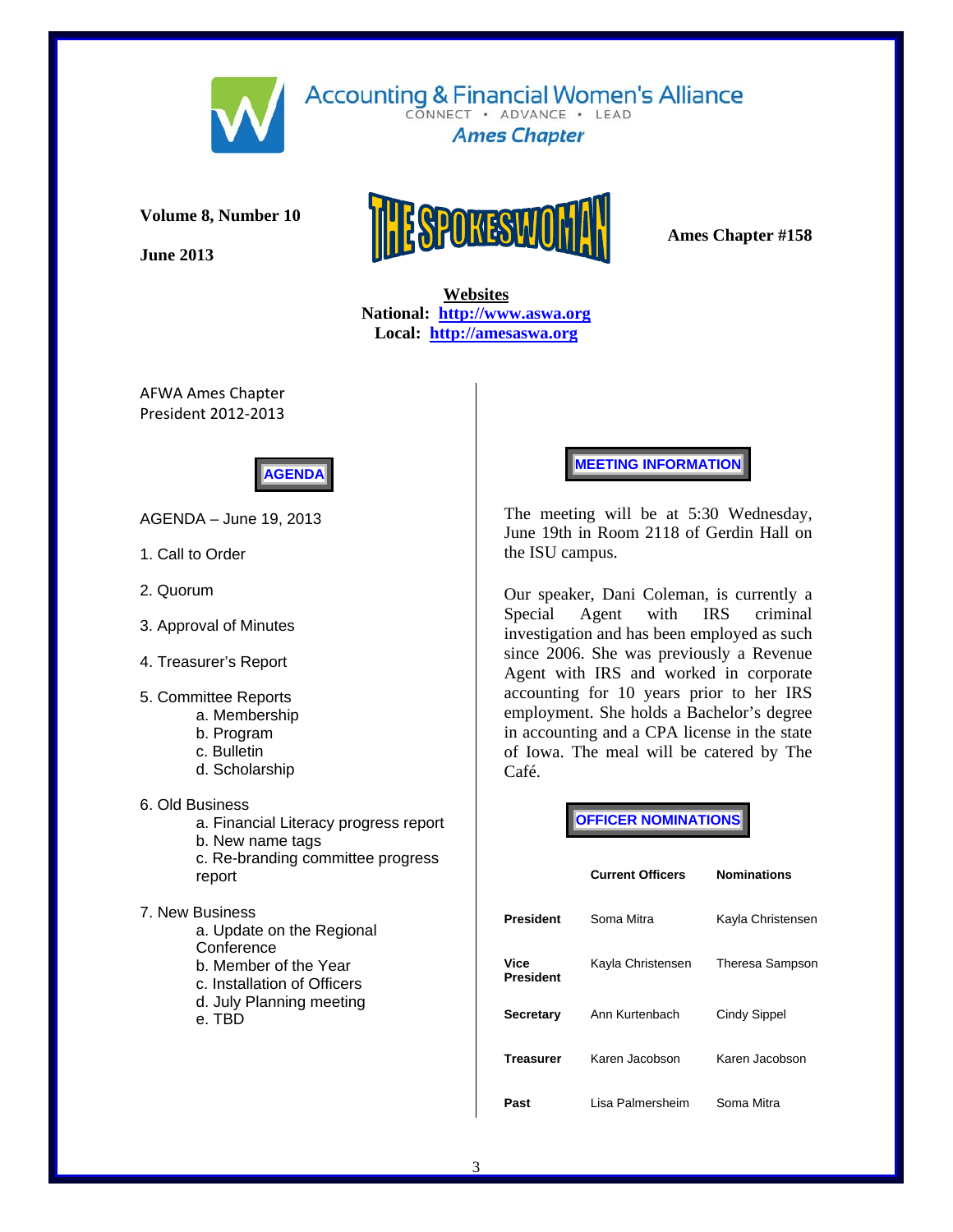

CONNECT . ADVANCE . LEAD **Ames Chapter** 

**Volume 8, Number 10** 

**June 2013** 



# **Websites National: http://www.aswa.org Local: http://amesaswa.org**

#### **President**

| Program           | Marilyn Moehlmann<br>Linda Herman               | Jan Duffy<br>Marilyn Moehlmann                        |
|-------------------|-------------------------------------------------|-------------------------------------------------------|
| Membership        | Haiyan Li<br>Julie Lyon                         | Lisa Palmersheim<br>Linda Borst                       |
| <b>Newsletter</b> | Carla Danielson                                 | Brenda O'Neall-Smith                                  |
| Scholarship       | Jan Duffy<br>Karen Jacobson<br>Jamie Williamson | Jamie Williamson<br>Karen Jacobson<br>Carla Danielson |
| Web Master        | Margaret Munson                                 | Margaret Munson                                       |

# **MAY 2013 MINUTES**

**Minutes** Accounting and Financial Women's Alliance Ames Chapter #158 Membership Meeting May 15, 2013

**Call to Order:** The May Membership Meeting of the Ames Chapter #158 was called to order by President Soma Mitra in Ames at 7:05 p.m. on Wednesday, May 15, 2013. Those in attendance were members Barbara Bennett, Linda Borst, Cheryl Carlile, Kayla Christensen, Jan Duffy, Linda

Herman, Karen Jacobson, Ann Kurtenbach, Soma Mitra, Marilyn Moehlmann, Kate Mulder, Margaret Munson, Lisa Palmersheim, Theresa Samson, Cindy Sippel, Jaimie Williamson. A quorum was present.

- Also in attendance were four quests: Elizabeth Bruns, Katy Farlow, Helen Meyerhoff and Qian Wang.
- **Minutes:** Kate Mulder moved that the minutes of the April meeting be approved as corrected. The motion was seconded by Cindy Sippel. Motion carried.
- **Treasurer's Report:** Karen Jacobson handed out the treasurer's report. The balance in the General Account is \$8,636.89. The balance in the Scholarship Account is \$7,620.34.

### **Committee Reports:**

- A. Membership No Report. There are currently 31 members.
- B. Program: Linda Herman reported that our June speakers will be Special IRS Agents. We will also install the officers for the 2013-2014 year and present the Member of the Year Award. July  $17<sup>th</sup>$  will be our planning meeting.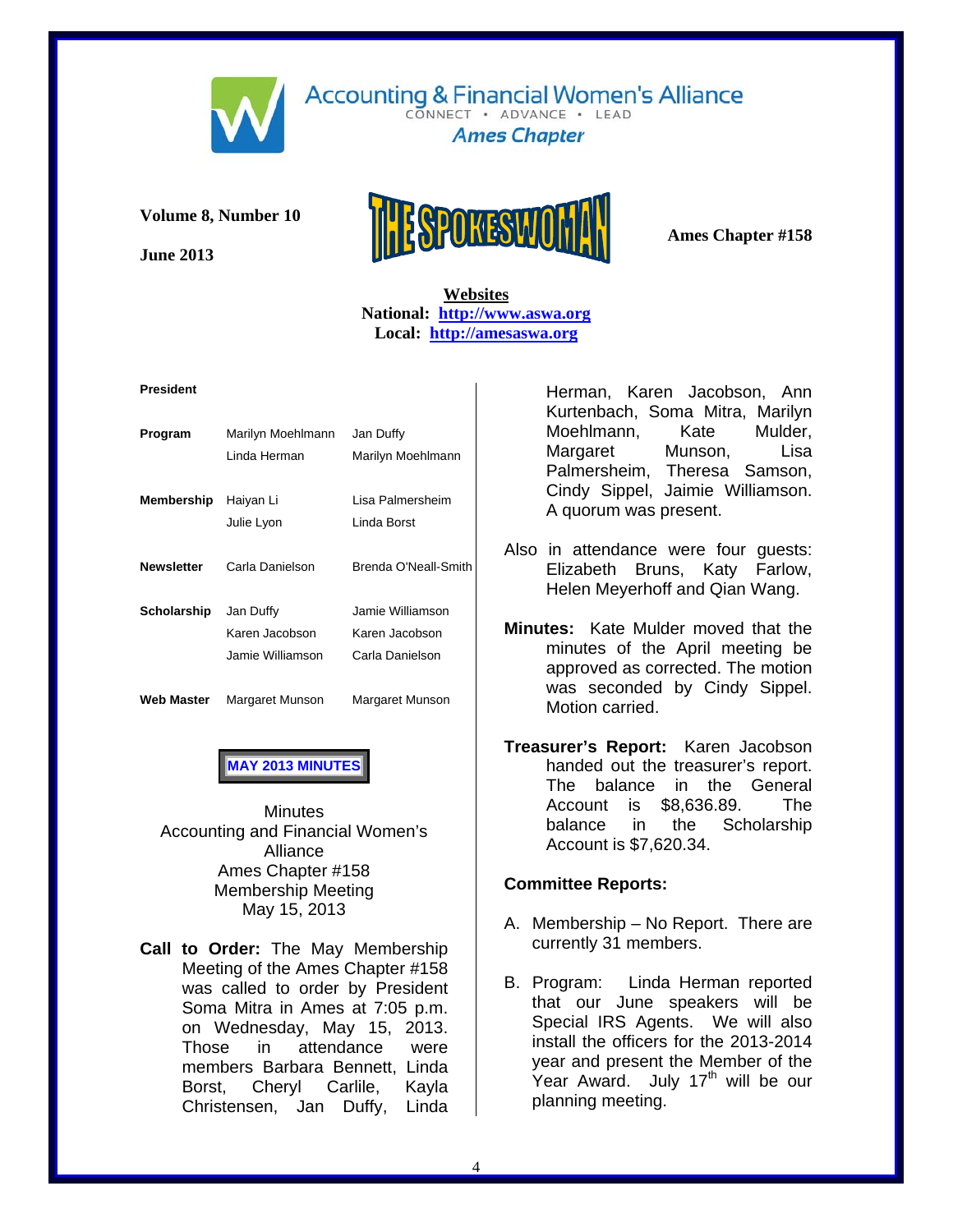

CONNECT . ADVANCE . LEAD **Ames Chapter** 

**Volume 8, Number 10** 

**June 2013** 



 **Websites National: http://www.aswa.org Local: http://amesaswa.org**

- C. Scholarship: Jamie Williamson reported that a press release will be sent to the ISU Daily, Story County Sun, Ames Tribune, Nevada Journal, Boone News-Republican and Marshalltown Times-Republican newspapers. It will contain a picture of our scholarship recipients and a caption "Accounting and Financial Women's Alliance Honors 2013 Scholarship Award Recipients."
- D. Bulletin: No Report.

# **Old Business:**

- A. Financial Literacy progress report: No report.
- B. Election of Officers and Directors for 2013-2014: The following slate of officers have been nominated:

President: Kayla Christensen Vice President: Theresa Samson Secretary: Cindy Sippel Treasurer: Karen Jacobson Past President: Soma Mitra Program: Jan Duffy and Marilyn Moehlmann Membership: Lisa Palmersheim and Linda Borst Newsletter: Brenda O'Neall-Smith Scholarship: Jaimie Williamson, Karen Jacobson, and Carla Danielson

Webmaster: Margaret Munson

Jan Duffy moved that we accept the slate of officers by unanimous consent. Kate Mulder seconded. Motion carried.

- C. Rebranding Efforts: We need to hold a launch party before September 30<sup>th</sup>. Soma Mitra asked for ideas. Theresa Samson, Lisa Palmersheim and Barbara Bennett volunteered for this committee.
- D. Chapter Website: Margaret reported that an addendum to the bulletin is on the website. She will post the slate of officers.

# **New Business: None**

# **Announcements:**

- Margaret Munson and Karen Jacobson attended the Regional Conference in Richmond, VA May 3-4. 2013. Kate Mulder was installed as National President. There were fantastic speakers at the conference.
- Karen Jacobson will be installed as a Director on the Education<br>Foundation Board at the Foundation Board at the Southwest Regional Conference in Denver May 30-31, 2013.
- The National conference will be in Indianapolis, IN October 20- 23, 2013.